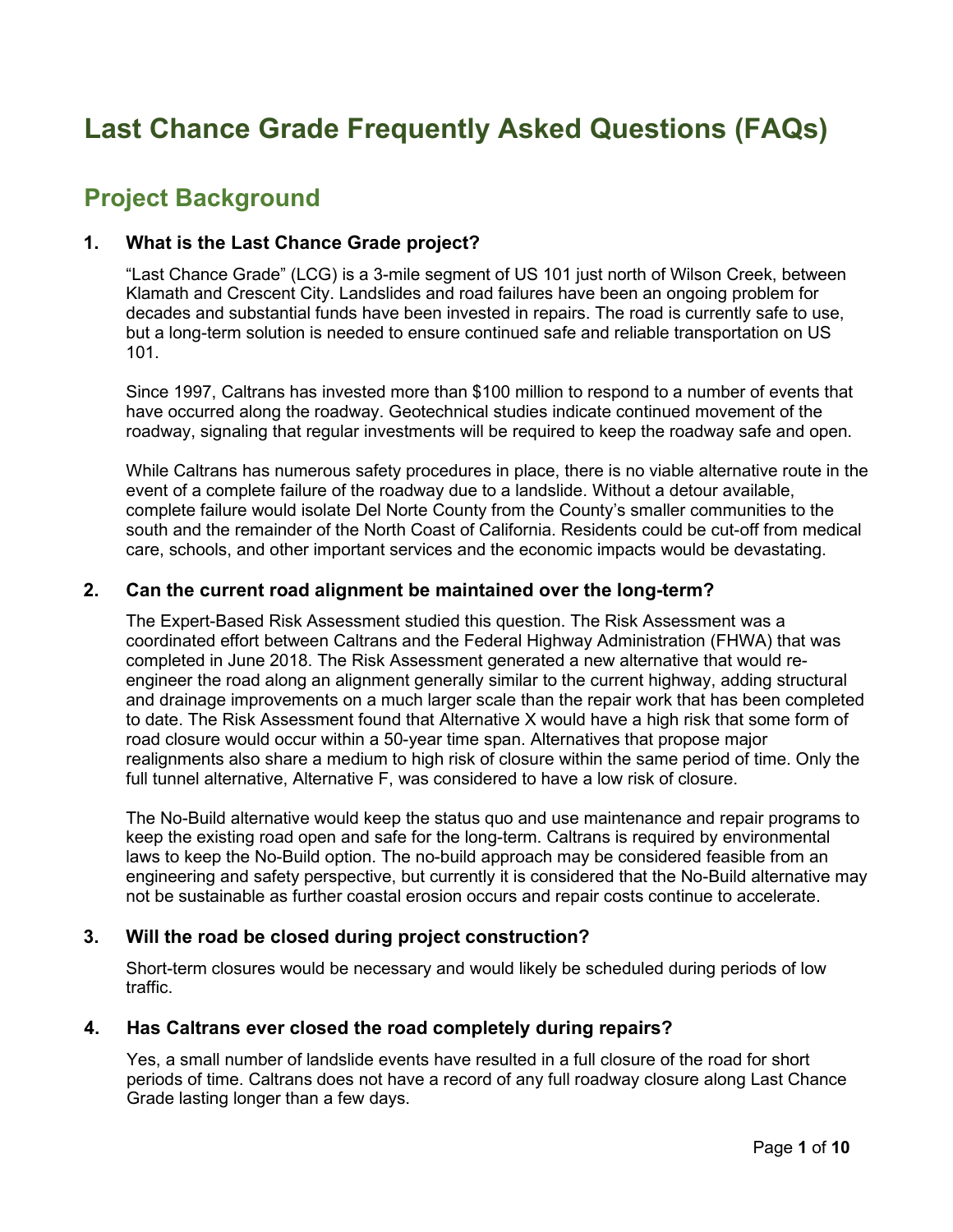# **Who is Involved?**

### **5. Who are the Last Chance Grade Partners?**

Caltrans initiated the Last Chance Grade Partners (the Partners) to create an active, working relationship with the agencies and groups that have management responsibilities for lands and resources that could be directly impacted by any realignment of the route. The Partners include: Caltrans District 1, the National Park Service, California Department of Parks and Recreation, Green Diamond Resource Company, Elk Valley Rancheria, Resighini Rancheria, the Tolowa Dee-ni' Nation, and the Yurok Tribe. Each of the Partners have biological, archaeological, cultural, geological, and other specialists whose expertise is critical to understanding the full nature of the sensitive areas that surround Last Chance Grade.

In addition to participating in regular meetings, the Partners expend a substantial amount of effort to collect and analyze information and share results on key issues. The Partners recognize that a substantive level of effort to work collaboratively on identifying solutions will be critical to resolving issues and identifying a viable alternative to improve Last Chance Grade. A memorandum of understanding signed by the Partnership confirms this commitment.

#### **6. Can the City of Crescent City and Del Norte County be included as partners?**

Crescent City and Del Norte County are important Last Chance Grade Stakeholders and their support and input is greatly valued. They have expressed to Caltrans and the Del Norte County Local Transportation Commission support for a project at Last Chance Grade, but they have not requested to be Partners to date.

#### **7. What is the Last Chance Grade Stakeholder Group?**

Congressman Jared Huffman created and introduced the Last Chance Stakeholder Group process on March 30, 2015. The effort is being facilitated by staff from the National Center for Environmental Conflict Resolution, whose participation has been funded through the Congressman's office via the contributions of the Del Norte County Transportation Commission, the Save the Redwoods League, the Crescent City Chamber of Commerce, and Caltrans. Congressman Huffman's Last Chance Grade Stakeholder Group is made up of representatives from each of the following groups, agencies, and organizations:

- C. Renner Petroleum
- California Highway Patrol
- California State Parks
- Caltrans
- Crescent City
- Crescent City-Del Norte Chamber of Commerce
- Curry County
- Del Norte County
- Del Norte Local Transportation Commission
- Elk Valley Rancheria
- Environmental Protection Information Center (EPIC)
- Friends of Del Norte
- Green Diamond Resource Co.
- Humboldt County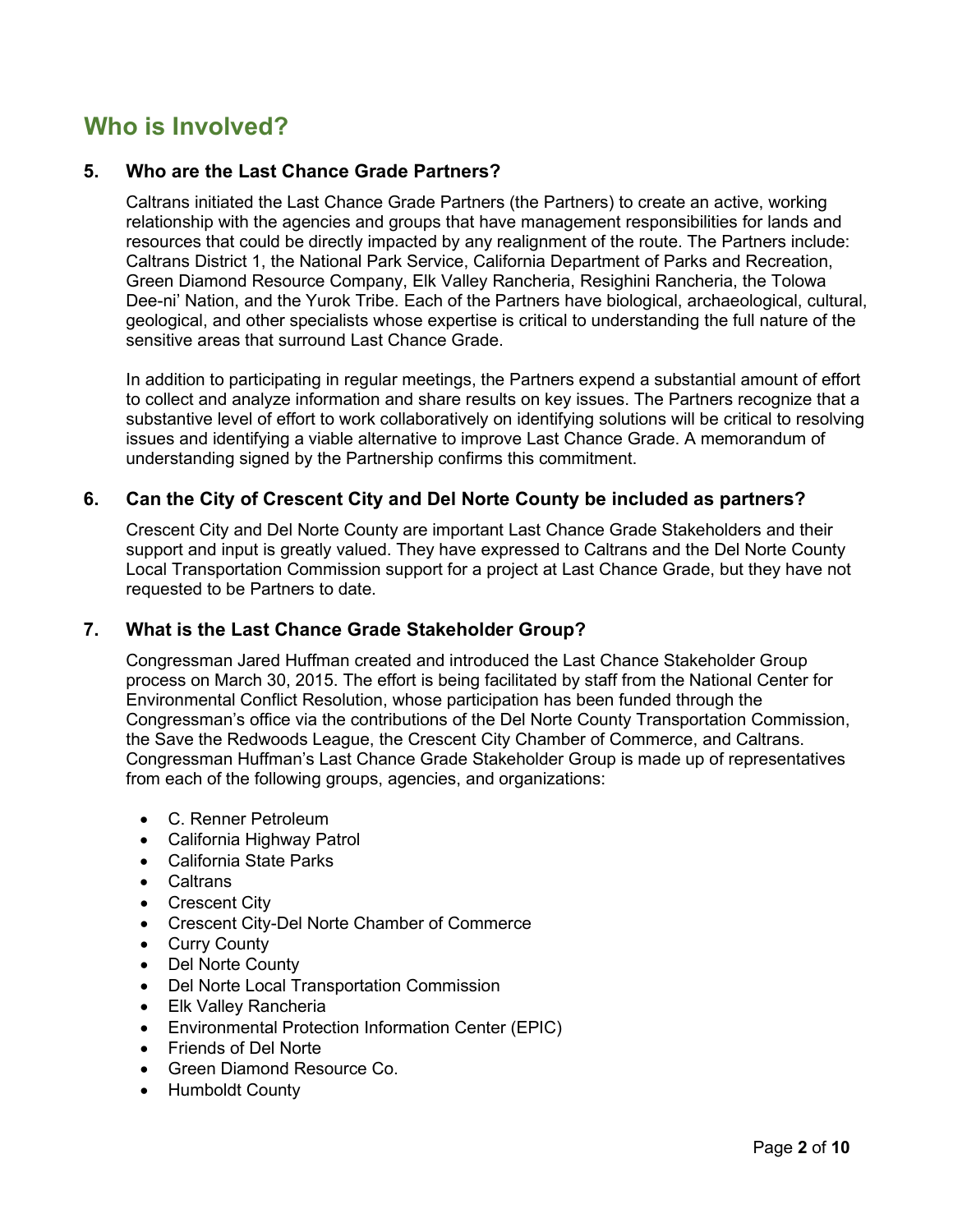- Humboldt County Association of Governments
- Last Chance Grade Advisory Committee
- Redwood National and State Parks
- Resighini Rancheria
- Rumiano Cheese
- Save the Redwoods League
- Tolowa Dee-ni' Nation
- Yurok Tribe

Questions about the Last Chance Grade Stakeholder Group can be directed to [Congressman](http://huffman.house.gov/contact)  [Huffman's office \(http://huffman.house.gov/contact\)](http://huffman.house.gov/contact)

#### **8. What is the function of the Biological Resources Working Group?**

Caltrans has convened a Biological Resources Working Group consisting of Partner and agency specialists. This group plays a critical role in ensuring that the proposed strategies being considered by stakeholders are consistent with the regulatory requirements administered by the agencies. This group will continue to meet as needed throughout the life of the project to discuss issues including mitigation and resource classification.

#### **9. What is the function of the Cultural Resources Working Group?**

Caltrans has convened a Cultural Resources Working Group consisting of representatives from five area Tribes and the Partners' cultural resources specialists to ensure that impacts to these resources and possible mitigation are considered and included in the consideration of alternatives. Since Tribal partners may not always be available or able to participate in these meetings, Caltrans will continue to supplement its communications with the Tribes through meetings with Tribal Councils and other communications. The five area Tribes participating in the group are as follows:

- Elk Valley Rancheria
- Resighini Rancheria
- Tolowa Dee-ni' Nation
- Tolowa Nation
- Yurok Tribe

#### **10. Are Native American Tribes involved in the process?**

Tribal representatives have been actively involved in the process since 2015 and sit on all stakeholder working groups, including the Cultural Resources Working Group. The Cultural Resources Working group includes members of five Tribes with ancestral territory in the project area. Caltrans and the Cultural Resources Working Group members are developing a programmatic agreement regarding how studies will proceed on those ancestral lands, the first such agreement on Caltrans' part with Tribes as co-signatories.

# **Alternative Plans**

#### **11. Why can't Caltrans select an alternative and build a bypass now?**

Caltrans is required by federal and state laws, the National Environmental Policy Act (NEPA) and California Environmental Quality Act (CEQA), to study alternatives and determine the potential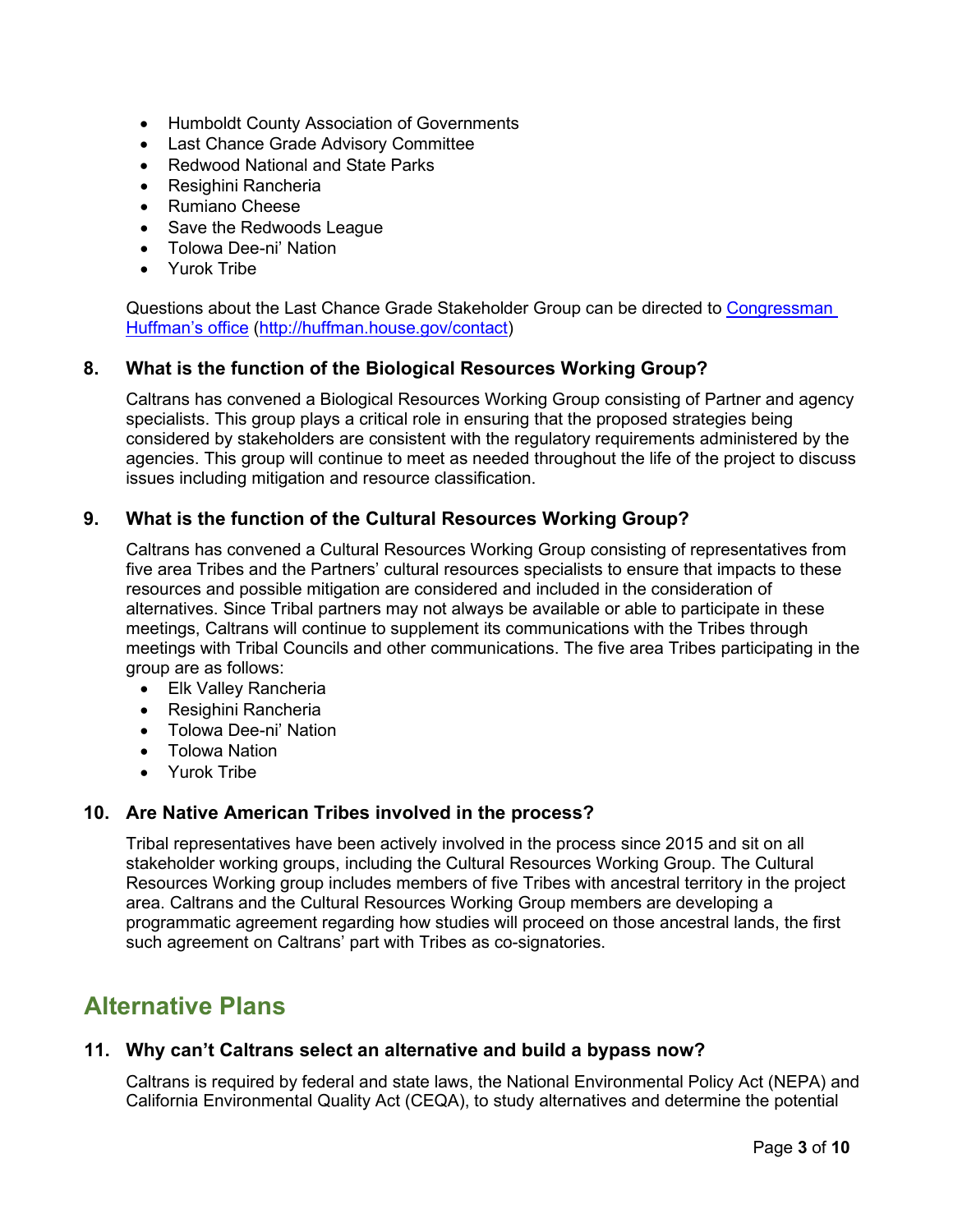environmental impacts before making a decision on which alternative to choose. The environmental review of the project was estimated to take eight years.

The alternative alignments proposed a difficult choice between a short bypass with some impacts to old growth redwoods and a longer bypass with greater cost, larger footprint, and greater ecological impacts. There are a diverse range of public viewpoints on which alternative would be best, and the potential of legal challenges depending on which alternative is selected. Caltrans will continue to work with the public and project partners to select an alternative that best meets transportation needs while minimizing environmental impacts. At present, the alternatives proposing a longer bypass have been eliminated from further study through the Alternatives Analysis process completed in April 2021.

# **12. Can Caltrans secure funding for the more costly alternatives?**

The current list of project alternatives range in cost from \$500 million to \$1.3 billion. The Last Chance Grade Economic Study was prepared to determine if there was economic justification to support moving forward with a project in these cost ranges. The Study concluded that a one-year road closure at Last Chance Grade would cost Del Norte County \$1 billion. This study was later expanded in 2018 to include a regional view, considering impacts to Curry, Del Norte, and Humboldt Counties. The regional study estimated that it would result in the following costs for the region if there was a one-year closure at Last Chance Grade:

- \$236M in travel costs
- \$41M in foregone trips
- 3,800 jobs lost
- \$456M in reduced business output

Cost is an important factor that will be taken into consideration when determining the selected alternative. Caltrans and area legislators are actively seeking to identify potential funding sources.

#### 13. **How have the alternatives for further study been selected?**

Between Fall 2020 and Spring 2021, Caltrans conducted an alternatives analysis to determine which of the seven build alternatives should be studied further. An alternatives analysis process was developed with input from the four stakeholder working groups. The analysis was based on criteria and performance measures related to the project's major objectives, which include providing a long-term safe and reliable roadway, reducing maintenance costs, and protecting the economy and natural and cultural resources. Caltrans hosted a series of workshops with the four stakeholder groups to solicit and refine stakeholder input on the methodology and criteria. The analysis resulted in Alternatives X (end-to-end re-engineering) and F (tunnel bypass) being selected for further study. They were the best performers using the agreed-upon criteria and performance metrics. Due to their smaller project footprint, Caltrans will save \$10 million and can potentially reduce the project schedule by one year. Alternatives A1, A2, G1, G2, and L were found to perform less well. All have substantially higher environmental impacts; G1, G2, and L have an assessment of "medium" geotechnical risk, and both Alternatives A and G would have a much longer duration of construction. As a result, they were recommended for removal from further study at this time. See the **Alternatives Analysis Workshop summaries** for more information.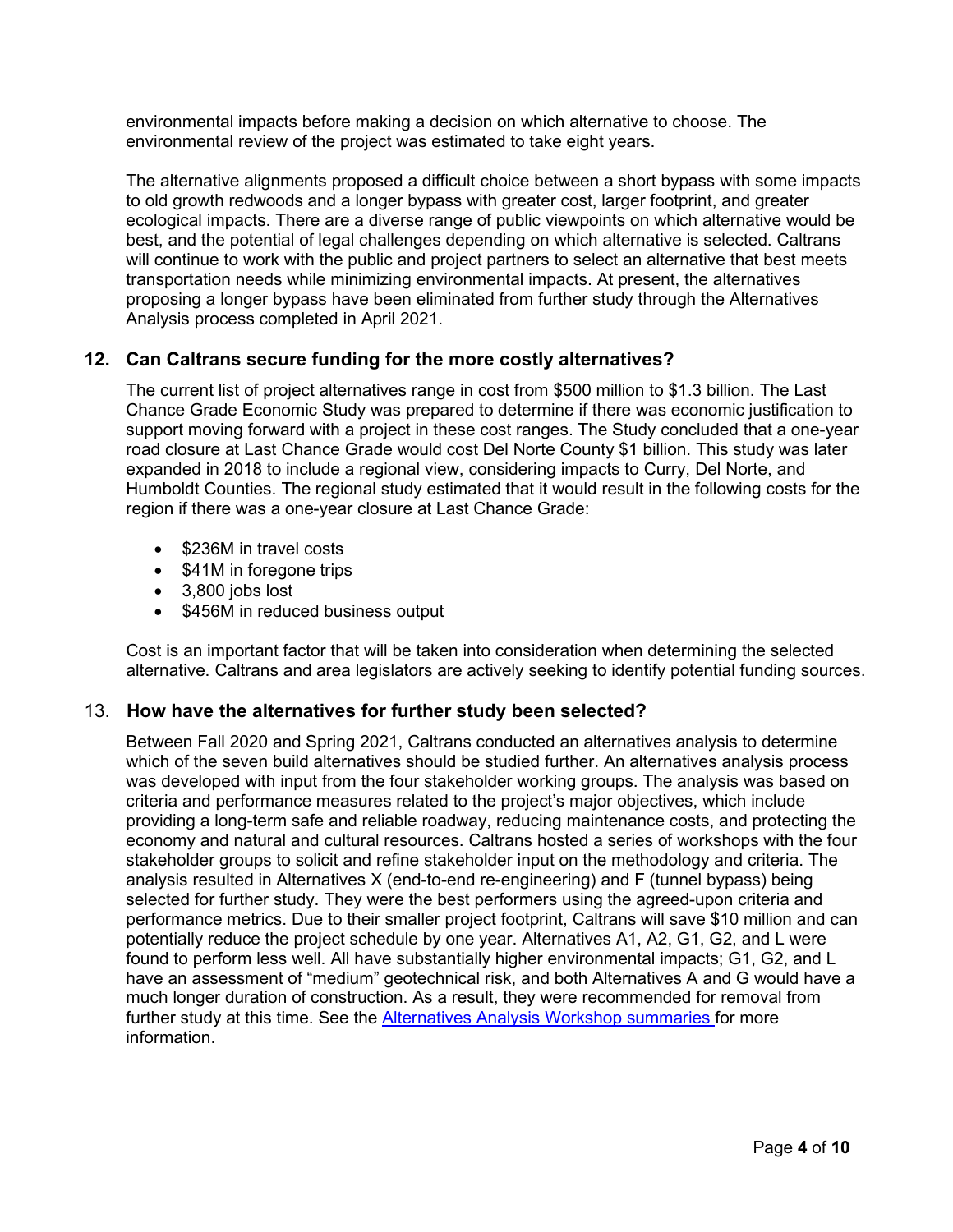#### **14. What is the length and configuration of Alternative F (Tunnel Bypass)?**

The tunnel would be approximately two miles in length. It would be designed based on solutions that have proven effective in similar areas, such as the Tom Lantos Tunnels at Devil's Slide on Highway 1, south of Pacifica in San Mateo County, California. The current preliminary design consists of two twin tunnels of the same diameter, one in each direction. The directions could be switched if necessary in the event of an emergency. Each tunnel would be one lane with wide enough shoulders to allow for bicyclists / pedestrians and two directions of vehicle travel, if necessary. The project team is also considering providing additional bicycle and pedestrian access in addition to the tunnel.

#### 15. **How does Alternative X differ from making emergency repairs to the current alignment?**

Alternative X is notably distinct from the current practice of continuing to repair the existing alignment. It is an intentionally engineered end-to-end alternative that mitigates the landslide hazard. It would add a much wider range of purpose-built engineering elements to what has been deployed for emergency repairs, approaching the entire slide holistically to shift from reactive to proactive mode. Alternative X may include an end-to-end underground drainage system. At certain locations along its limits, it would retreat inland from the current alignment and be buffered by walls both uphill and downhill. It would likely include multiple retaining structures including tiered walls, soldier pile-lagging / ground anchors, and steel-reinforced concrete walls.

Alternative X is being studied further because it is currently technically feasible, with lower environmental impacts and costs relative to Alternatives A1, A2, G1, G2, and L. Caltrans has a fiduciary responsibility to study this alternative in more detail. Further study of Alternative X does not mean it will be built, only that it must be studied further to confirm feasibility.

# **16. Is there a "no action" alternative?**

Yes, there is a "No Build" Alternative that is called Maintain Existing Alignment, which is included in the list of alternatives that were developed in the Project Study Report. The Last Chance Grade Feasibility Study also included a summary of this alternative and it estimates the annual maintenance costs, impacts to the traveling public, and the potential environmental resource impacts required to keep the roadway open. State and Federal environmental laws require Caltrans to keep the "No Build" alternative.

# **17. What happens if both Alternatives F and X prove to be unfeasible?**

There is a very small probability that both these alternatives would prove to be unfeasible. If that were to happen, Caltrans would reconsider other alternatives or develop new ones.

# **18. Why do the alternatives only include two lanes?**

In alignment with the long-held plan for this section of US 101, Caltrans is proposing to maintain a two-lane facility to minimize impacts through sensitive environmental resources, such as wetlands and old growth redwood forest. A four-lane facility would require a much larger footprint and greatly expand the impacts on these sensitive resources, making it even more challenging and costly to mitigate impacts. While the potential for a 4-lane facility was previously studied, a 2-lane facility is the current preferred transportation concept. A 4-lane facility would not qualify for a major funding source as the Federal Highways Administration Emergency Relief program has a "replace-in-kind" requirement.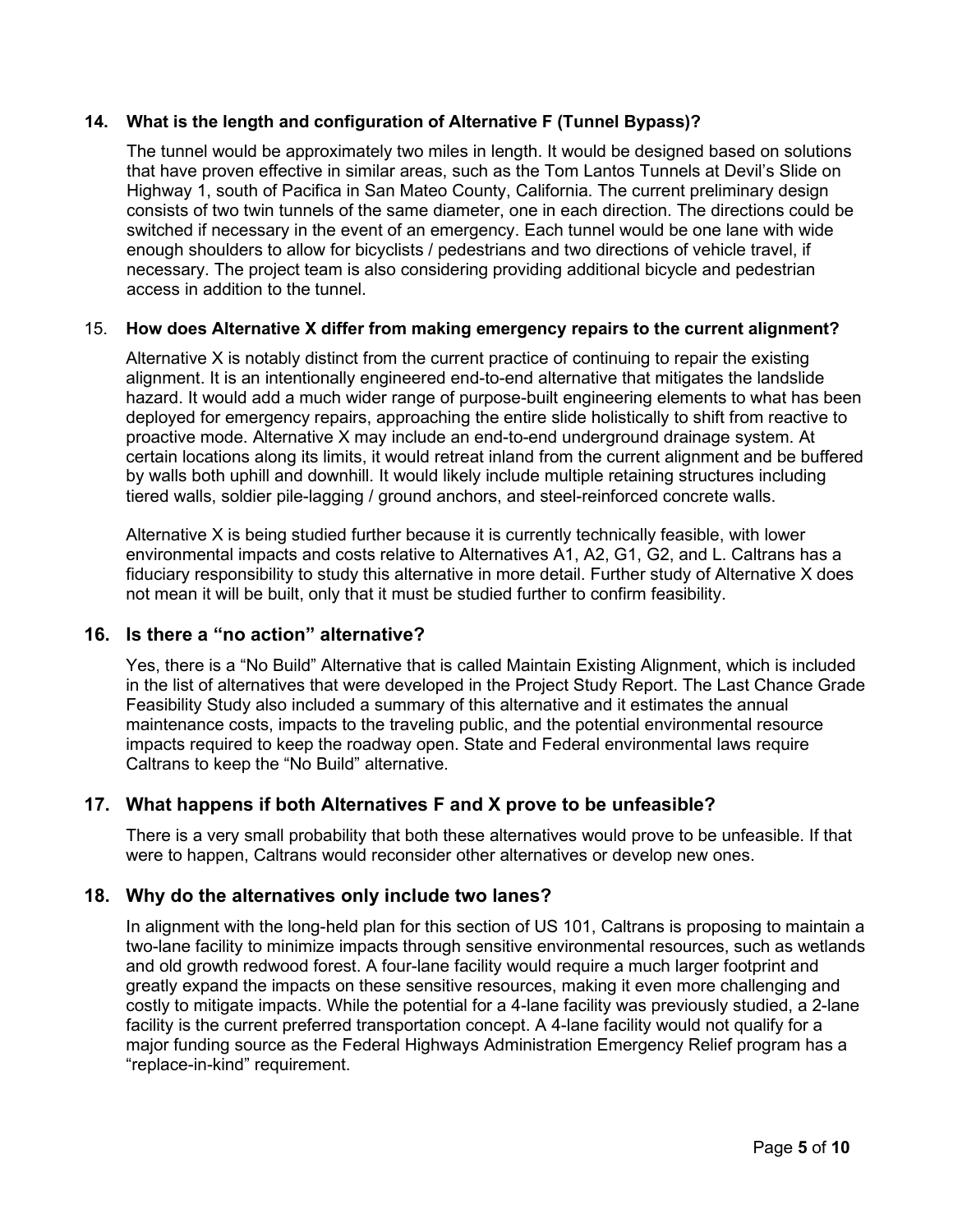#### **19. Will bicycles be accommodated?**

Caltrans is planning to include bicycle access with full 8-foot shoulders for the majority of the alignment. If the Alternative F is selected, the tunnel would have shoulders wide enough to accommodate pedestrians and bicyclists. The project team is also considering providing additional bicycle and pedestrian access in addition to the tunnel.

# **Safety and Other Concerns**

#### **20. Is traveling Last Chance Grade safe?**

Yes. Caltrans actively monitors the roadway conditions to ensure the safety of all users and that plans are in place to be able to respond to an event that may occur. The highway has sufficient safety barriers and signage to protect and inform drivers. Caltrans has installed a Near-Real-Time Monitoring System that aids notifications in the event of a significant drop in the roadway. The notification allows Caltrans to take immediate actions to ensure public safety. (See [PowerPoint presentation](http://www.lastchancegrade.com/files/managed/Document/91/DNLTC_RealTimeMonitoring.pdf) on the Near-Real Time Monitoring System.)

#### **21. What plans are in place to provide emergency access should there be a significant event on the roadway?**

Caltrans has several plans in place and their response will depend on the size of the event. For example, maintenance staff may take action to initiate a road or lane closure. A larger event might require additional actions such as moving earth to make room for a road. These short-term fixes help buy time to develop a more permanent solution.

Caltrans has worked closely with Green Diamond, Tribal Governments, the Del Norte Transportation Commission, and the Del Norte County Board of Supervisors to look at alternative emergency access in the event of a road closure. Unfortunately, the only alternative route available is a 27-mile old logging road that requires driving more than 2.5 hours on steep grades using four-wheel drive and may not be passable in winter. This alternative route is not maintained and not a viable option for the traveling public.

# **22. What is the highest elevation of the area – i.e., is snow a concern?**

The elevation of the alignments identified would be at similar elevation as the existing roadway. Snow has occurred at Last Chance Grade on occasion, and it has not appeared to present a problem for Caltrans Field Maintenance Staff or the traveling public. Caltrans Field Maintenance crews perform Storm Patrol during every storm. As standard practice, these crews clear slide debris, plow snow, and unclog culverts as needed to keep our roadways open during storm events.

#### **23. Can the landslide complex be bridged, stabilized or can viaducts be placed along the existing alignment?**

The massive scale of the landslide complex presents significant challenges to traditional engineered structures such as bridges, viaducts, and earth retaining structures. Caltrans engineering staff explored many landslide mitigation options during the Value Analysis completed in 2002. The analysis determined it was not feasible to build permanent bridges, walls, or viaducts capable of stopping or securing the landslide. There is no physical structure capable of handling loads imposed by the landslide uphill from the roadway. A suspension bridge across the slide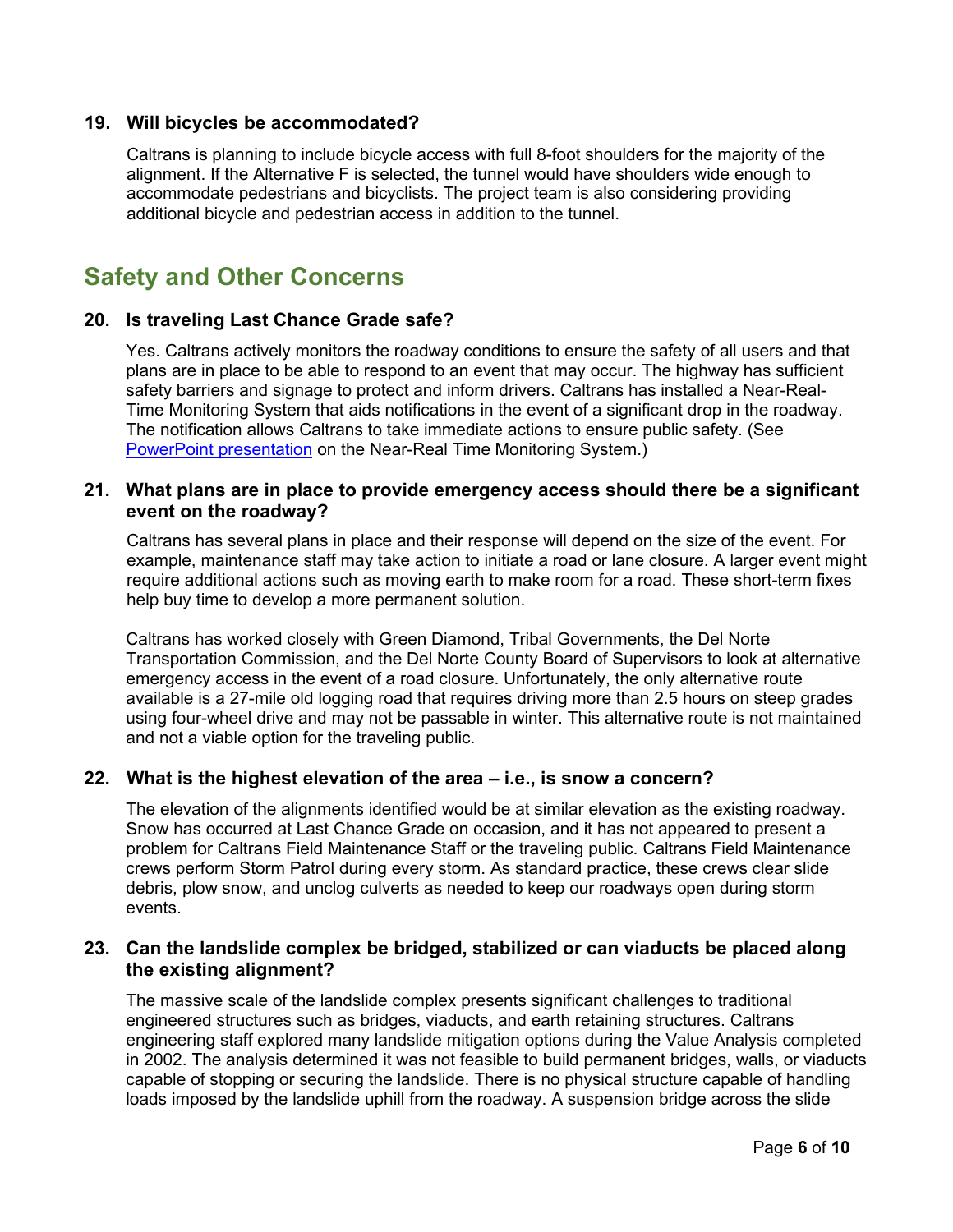complex would be over a mile long, which is twice the distance of the new self-anchored suspension span of the Bay Bridge project that cost \$6.5 billion. This option would also likely be infeasible due to the geologic instability in the contiguous area.

#### **24. Why would Caltrans propose a tunnel in an area known for its geological instability?**

There are numerous examples throughout the world of tunnels being successfully constructed in seismically active areas. The tunnel alternative, Alternative F, is included for further study because it provides a route that minimizes environmental impacts, and because it avoids the 1-mile-long broken formation landslide. The final feasibility of this alternative will be determined through extensive geotechnical exploration, monitoring, and analysis.

# **25. When will Caltrans have the geotechnical studies concluded?**

Doing geotechnical investigations is a project in and of itself, requiring field reconnaissance, an environmental document, and possibly permits before any investigations can begin. The funding for these preliminary studies was made available in May of 2017 and the first phase of geotechnical drilling began in the summer of 2018 in readily accessible areas with minimal environmental impacts, with later phases of investigations continuing through January 2021. The next phase of preliminary geotechnical field investigations (Phase 5 of the program) is expected to be conducted in September/October of 2021. At the conclusion of the environmental phase, there would be more detailed geotechnical investigations focused on the selected alternative to support the design and construction phases.

# **26. If the road is bypassed, what is going to happen to the old road?**

During the environmental planning phase, a concurrent effort will address the needs of the community and environment with respect to the bypassed highway. There are many possible relinquishment options that will be evaluated as part of the planning effort. Some of these options may include: relinquishment of the road to the California Department of Parks and Recreation as a park access road, modification of the road to a coastal trail or bicycle path, construction of a vista point, and/or complete removal with re-contouring and planting of native forest vegetation. Caltrans would also consider any ideas for the bypassed roadway that the public has to offer.

# **The Environment**

# **27. How did we determine "old growth", "mature" and "young" redwood forest habitat types?**

There is no clear definition for old growth forest. For the purposes of the Last Chance Grade Permanent Restoration Project, "Old growth" has been referred to as virgin stands of redwoods likely 500 to 2,000 years old, "Mature" forest stands are generally second growth forests approximately 50 to 150 years old, and "Young" stands are third and possibly fourth growth stands generally less than 50 years old. There will be some stands that do not fit within these rough classifications, and these age classes and related acreage estimates will be refined during the environmental studies as the project moves forward.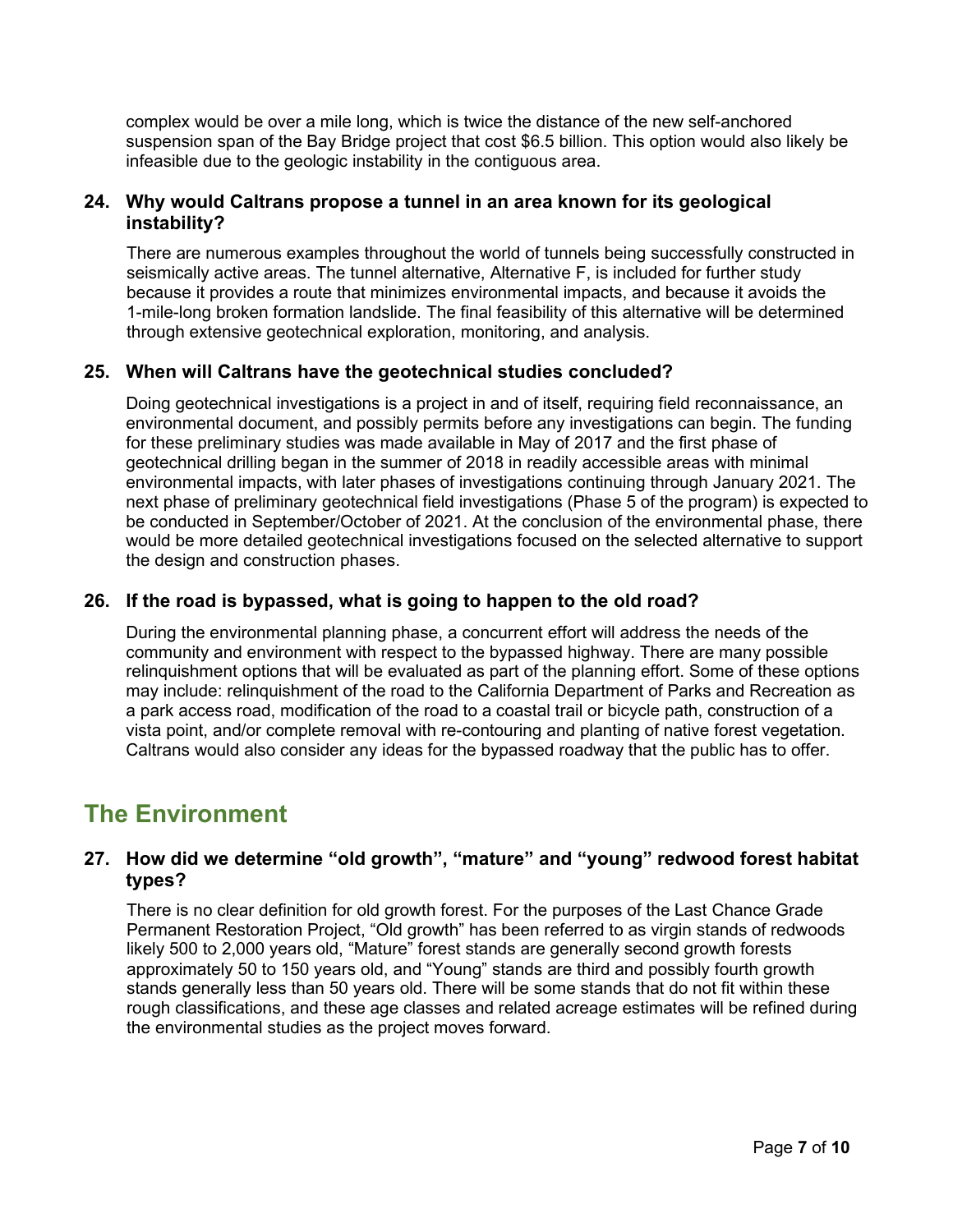#### **28. What efforts are being made to reduce the impacts to old growth redwoods?**

The alternatives analysis strongly considered impacts to old growth redwoods and the two alternatives moving forward have smaller footprints and reduced impacts. Caltrans continues to refine the alternatives to avoid and minimize impacts to these resources.

#### **29. Can we reduce the project footprint and related impacts by slowing the speed of the road to 40-50 mph?**

In general, slower moving traffic allows for tighter curves and provides more flexibility to conform the roadway to the terrain and minimize the size of the cut and fill work. However, one of the biggest challenges at Last Chance Grade is that the alignment needs to gain 800 to 1,000 feet in elevation in a relatively short distance in an area surrounded by natural barriers. Hillsides in this area have natural slopes varying from 27% to 80%. To maintain a steady maximum grade of 6% to 7%, the alignment must take a 'side hill' course until achieving the high point. Switchbacks cannot be used to reverse direction on a mid-grade ascent, no matter the curve radius, given the road width, grade requirements, and the steep terrain. Therefore, slower speeds (smaller radius curves) are difficult to construct and don't provide significant reduction in the project's footprint.

#### **30. What are the watershed impacts associated with the alternatives?**

Potential watershed impacts associated with Alternative F would be limited to the Wilson Creek sub-watershed area located within the Point St. George-Frontal Pacific Ocean watershed. There are no anticipated watershed impacts associated with Alternative X. During the NEPA/CEQA review phase of the project an initial water quality assessment report (WQAR) will be prepared. The WQAR will discuss the regulatory framework of the project, provide data on surface and groundwater resources within the project area, identify potential impacts/benefits associated with the proposed project, and recommend specific avoidance and/or minimization measures for potentially adverse impacts to water quality.

#### **31. How is Caltrans considering sea level rise and extreme weather events for this project?**

Caltrans considers the impacts of climate change and sea level rise (SLR) in the planning and design of projects. For Last Chance Grade, coastal erosion at the toe of the slope may increase the risk associated with Alternative X, and this will be factored into ongoing study and assessment. The drainage systems that are an element of Alternative X would be designed with consideration of more severe weather events. As currently proposed, Alternative F would likely have minimal risk associated with SLR.

# **Geotechnical Risk Assessment**

#### **32. Does the Geotechnical Risk Assessment evaluate safety?**

The Risk Assessment does not evaluate safety. As a result of standard measures and strict adherence to design standards, any structure or roadway Caltrans opens to the public is and will be safe.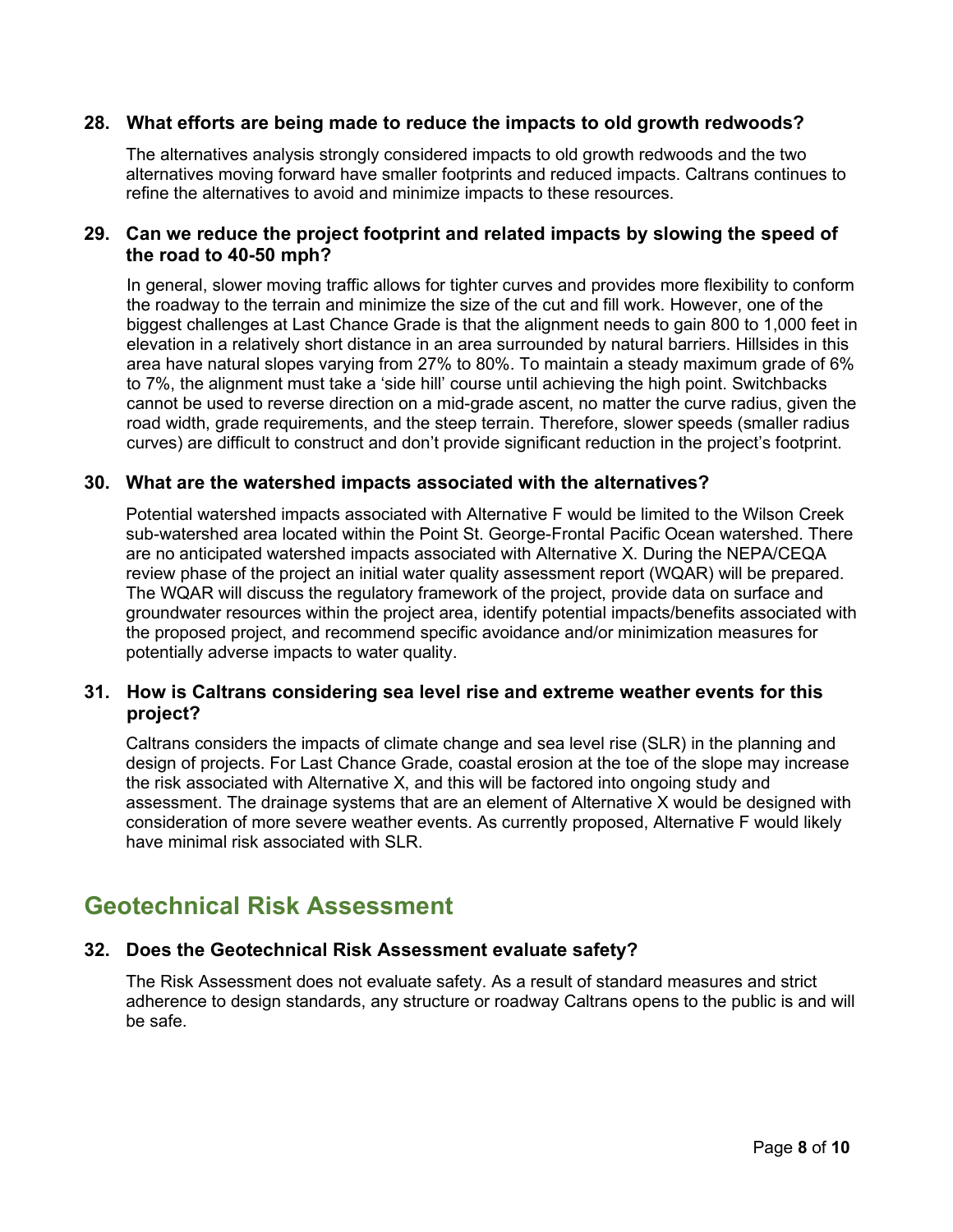#### **33. Is there a best option?**

Not yet. While the Geotechnical Risk Assessment does shed light on long-term geotechnical risk, there are other factors to consider for each alternative such as what it will cost to construct and maintain, potential effects to environmental and cultural resources, and the values of our partners and stakeholders.

#### **34. How are you defining the impact of closure? I know there's variable risk, but what's the timeline—a day, a year?**

The Expert Based Risk Assessment defines three conditions, any one of which would bring the highway to the closure threshold: (1) costs that are impractically high to continue maintaining it; (2) full closures could last more than a few weeks; or (3) structures could be distressed and not safe for traffic.

# **Selection of Long-Term Solution**

#### **35. When will we select a long-term solution for Last Chance Grade?**

The alternative will be selected based on the analysis provided in the Environmental Impact Report / Environmental Impact Statement (EIR/EIS). The draft EIR/EIS will be circulated for public review, and comments will be used to help Caltrans and the Partners understand potential public concerns. Comments will be responded to in the Final EIR/EIS along with the identification of the selected alternative. Based on the current schedule, the Final EIR/EIS is scheduled for completion in 2025.

#### **36. Why will it take so long to complete this project?**

Projects of this scale and complexity are typically completed in decades and not in years. Caltrans is working to complete the process as efficiently as possible while still honoring our commitments to our partners and stakeholders, and while meeting all environmental law requirements. The 2016 Project Study Report developed a schedule that represented what might occur if the most costly and challenging alternative is selected. This resulted in an estimated highway opening date of 2039. This estimate also assumed that all funding would be provided without any gaps in time. In other words, we assumed the project would not have to stop or slow progress because of lack of funding. The 2039 completion date may be shortened by at least a year, given that through the Alternatives Analysis process the alternatives that required costly, longer term environmental studies were removed from further study due to their impacts and poor performance on key project factors.

The time needed to construct the project will depend on the final alternative that is selected. We estimate it will take 6.5 years to construct the full tunnel alternative (Alternative F) and a minimum of 3 years to construct Alternative X.

#### **37. Why do we have to go through the environmental process? What makes it so difficult?**

Caltrans must follow federal and state environmental laws and regulations on all our projects and activities. Last Chance Grade is no exception. In fact, the environmental process for Last Chance Grade is uniquely complex, challenging, and time-consuming. Last Chance Grade is uniquely difficult because of the high potential of impacts and because of the sensitivity of the resources